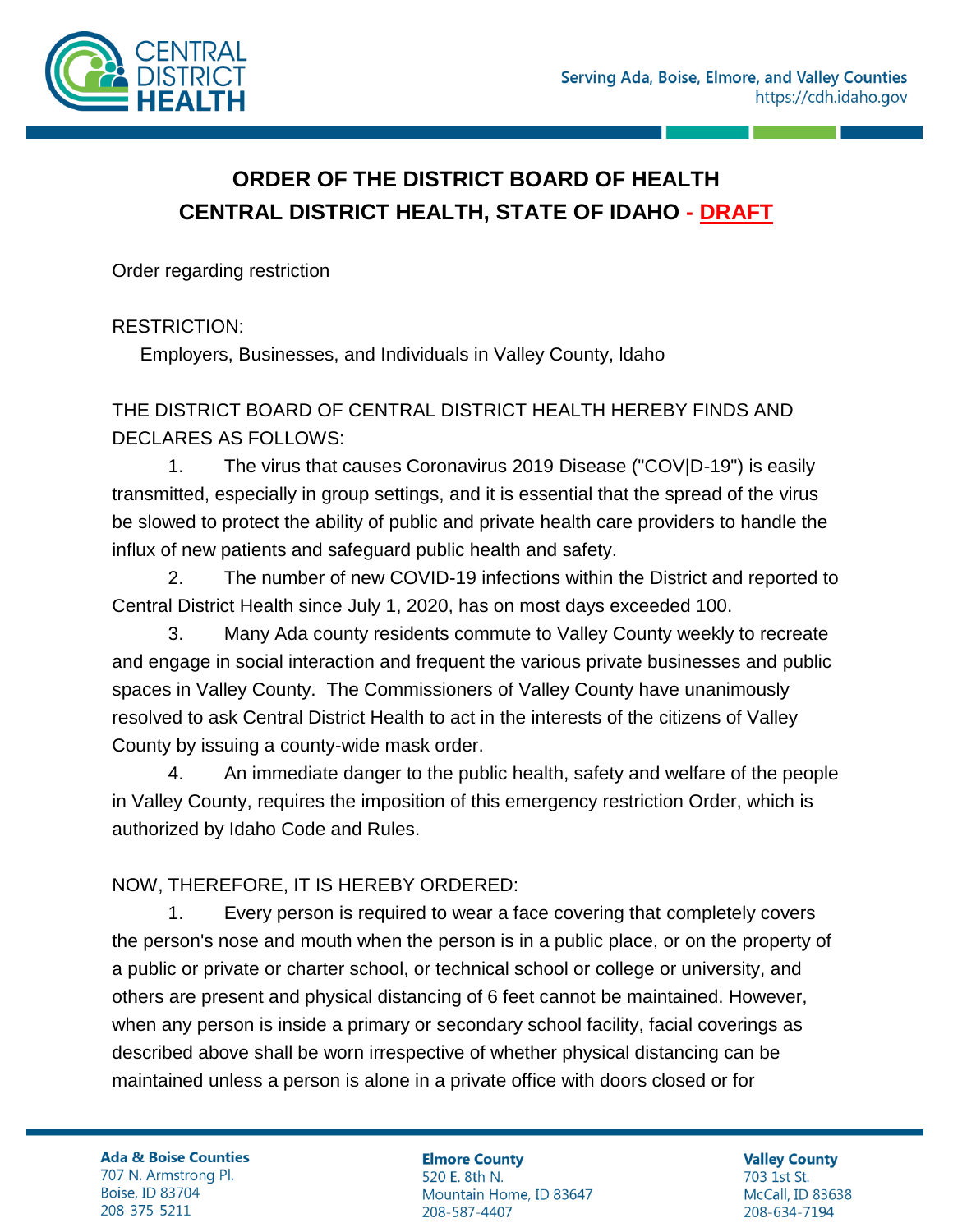educators when providing instruction to students and a distance of 10 feet can be maintained.

A. "Public place" shall mean any place open to all members of the public without specific invitation, including but not necessarily limited to, retail business establishments, government offices, medical, arts, educational and recreational institutions, public transportation, including taxi cabs and ridesharing vehicles, outdoor public areas, including but not limited to public parks, trails, streets, sidewalks, lines for entry, exit, or service, when a distance of at least six feet cannot be maintained from any non-household member.

B. Facial coverings are not required to be worn under the following circumstances:

a. Children under the age of 2.

b. Persons with medical conditions, mental health condition, or disability that prevent them from wearing a face covering. A person is not required to provide documentation demonstrating that the person cannot tolerate wearing a face covering.

c. Persons who are deaf and hard of hearing, or communicating with a person who is deaf and hard of hearing, where the ability to see the mouth is essential for communication.

d. Persons, including on-duty law-enforcement officers, for whom wearing a face covering would create a risk to the person related to their work, as determined by local, state, or federal regulators or workplace safety guidelines.

e. Persons who are obtaining a service involving the nose, face, or head for which temporary removal of the face covering as necessary to Perform the service.

f. Persons who are eating or drinking at a restaurant or other establishment that offers food or beverage service, so long as they engage in physical distancing.

g. Persons actively engaged in athletic competition, training or practice when wearing a face covering is not feasible.

2. This Order shall become effective immediately, and will continue to be in effect until rescinded, superseded, or amended in writing by the authorized representative of the Board of Health, Russell A. Duke, District Director.

3. Please read this Order carefully. Violation of or failure to comply with this